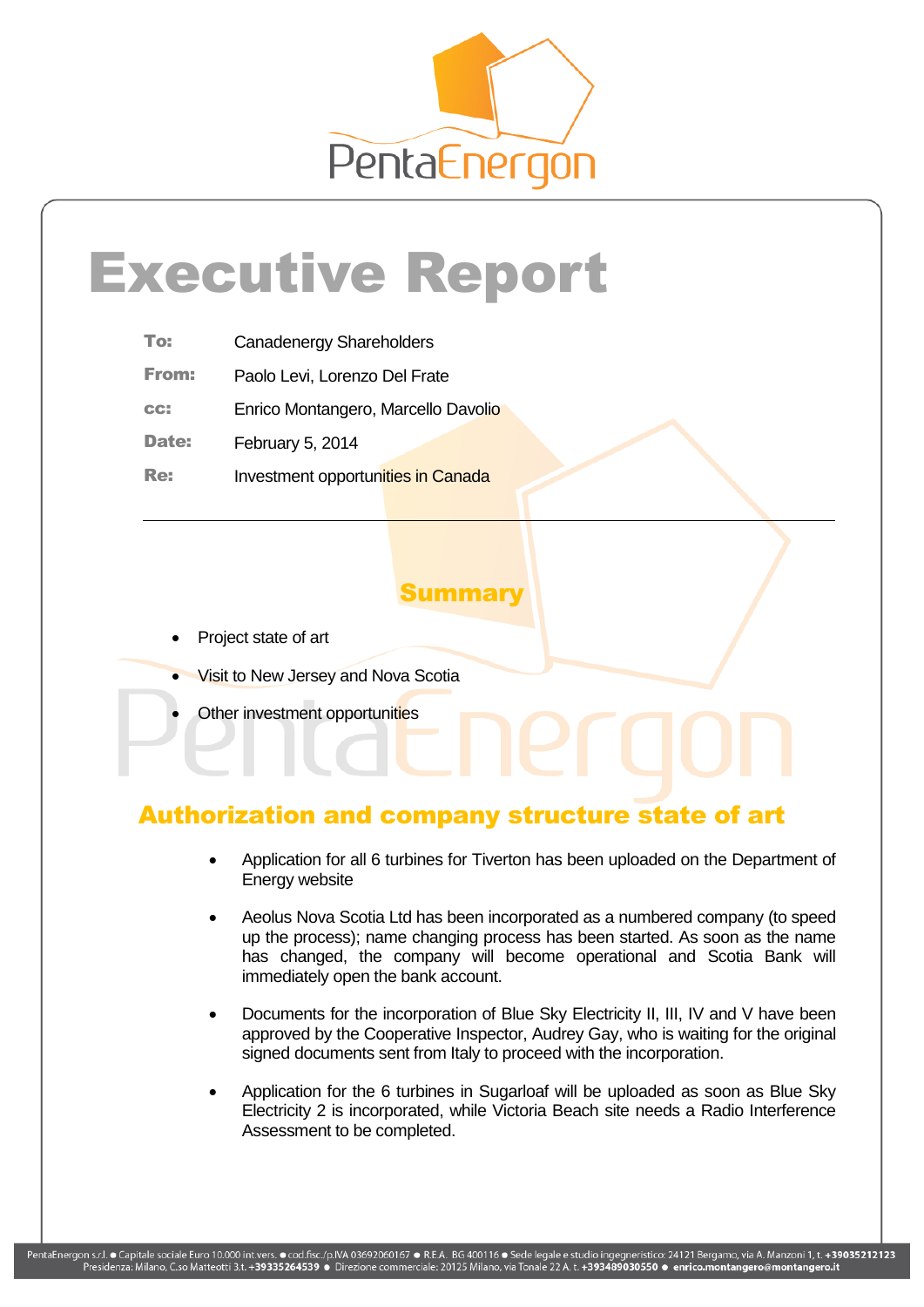Other sites under evaluation:

East Ferry:  $\bullet$ 



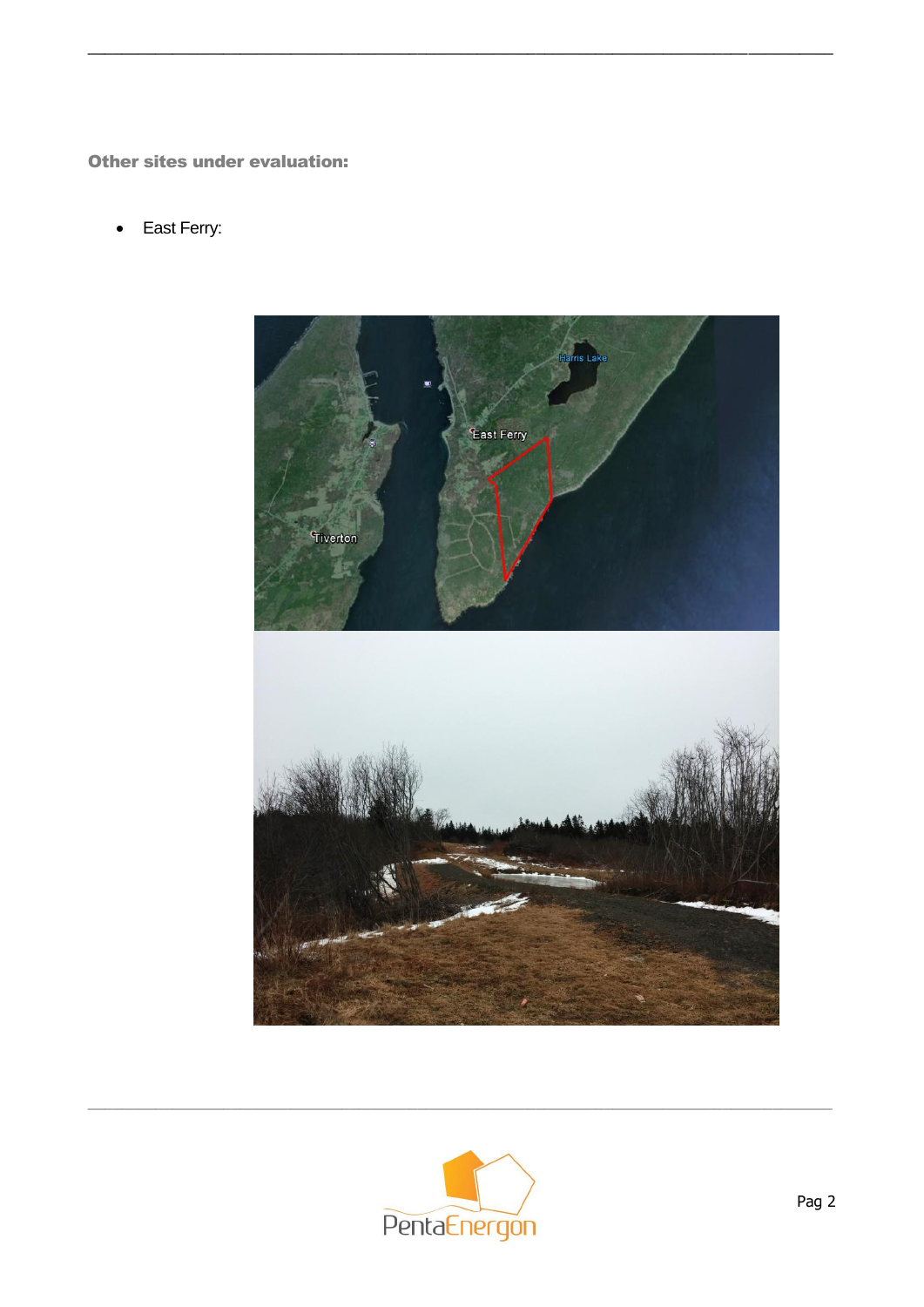Central Grove:  $\bullet$ 



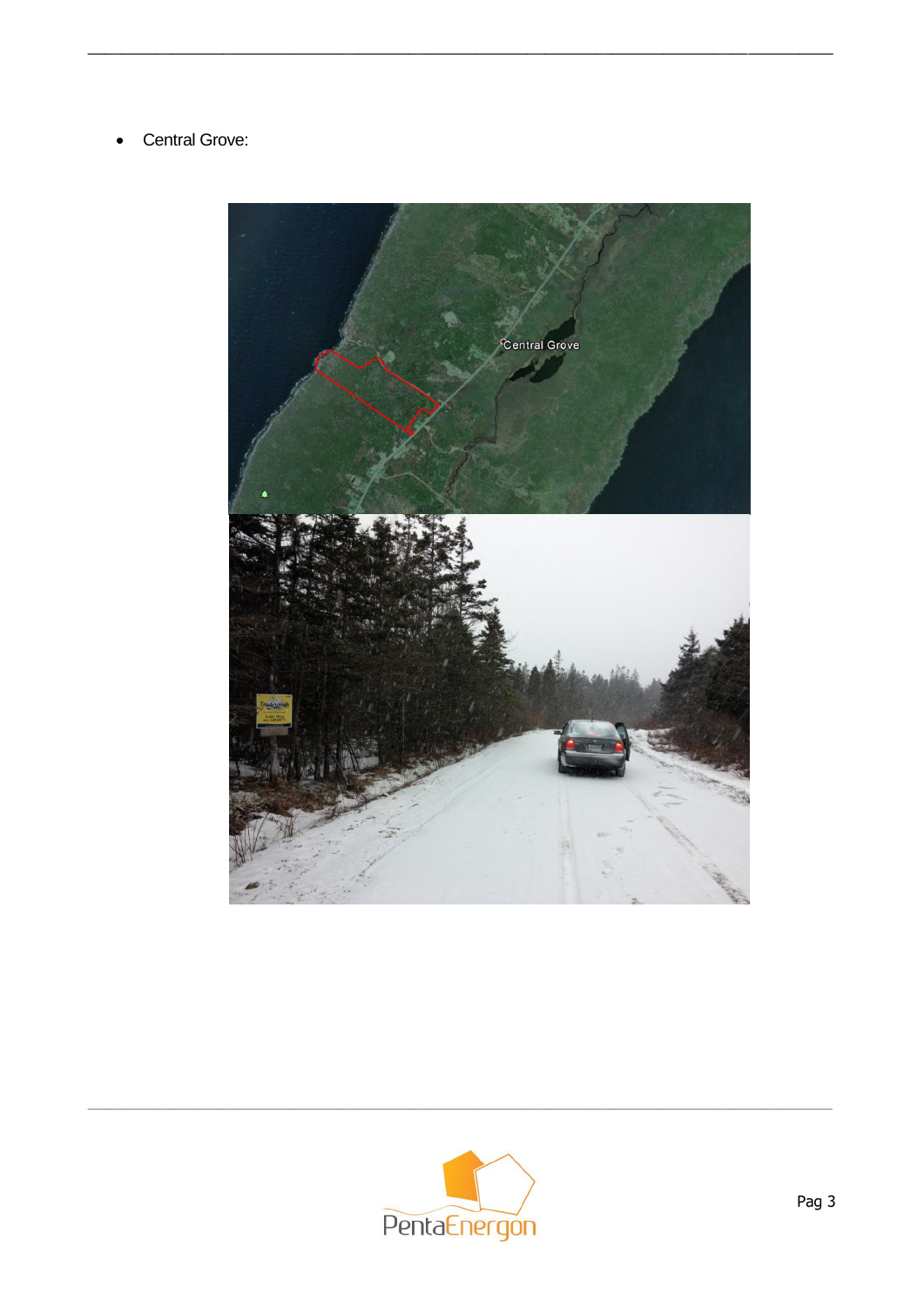# Visit to New Jersey and Nova Scotia

 $\_$  , and the set of the set of the set of the set of the set of the set of the set of the set of the set of the set of the set of the set of the set of the set of the set of the set of the set of the set of the set of th

## 27/1

Christopher A. Filos, Ceo Polaris America

Potential supplier of wind turbines for our projects in Nova Scotia. Discussions about delivery time, costs and possible discounts, and technical aspects of the deal. Impressive knowledge of the wind industry and engineering. Very competitive prices compared to the expected production, but lack of certification.



## 28/1

Alex Mc Cann, Cynthia Watt and Arturo Mena, Nova Scotia Business Development Inc (NSBI)

Update on our projects. Gathered contact for alternative financing.

#### Mary Beth Thompson

She is a director of Blue Sly Electricity Cooperative limited and will be one of the four directors in each Cooperative: update on our projects.

Krystal Therien and Karen Daniels, Department of Energy

Update on our projects, and formal presentation of the Italian team and investing strategies. Krystal, who is leaving her role at the Comfit department, introduced Karen as her successor.



 $\_$  , and the set of the set of the set of the set of the set of the set of the set of the set of the set of the set of the set of the set of the set of the set of the set of the set of the set of the set of the set of th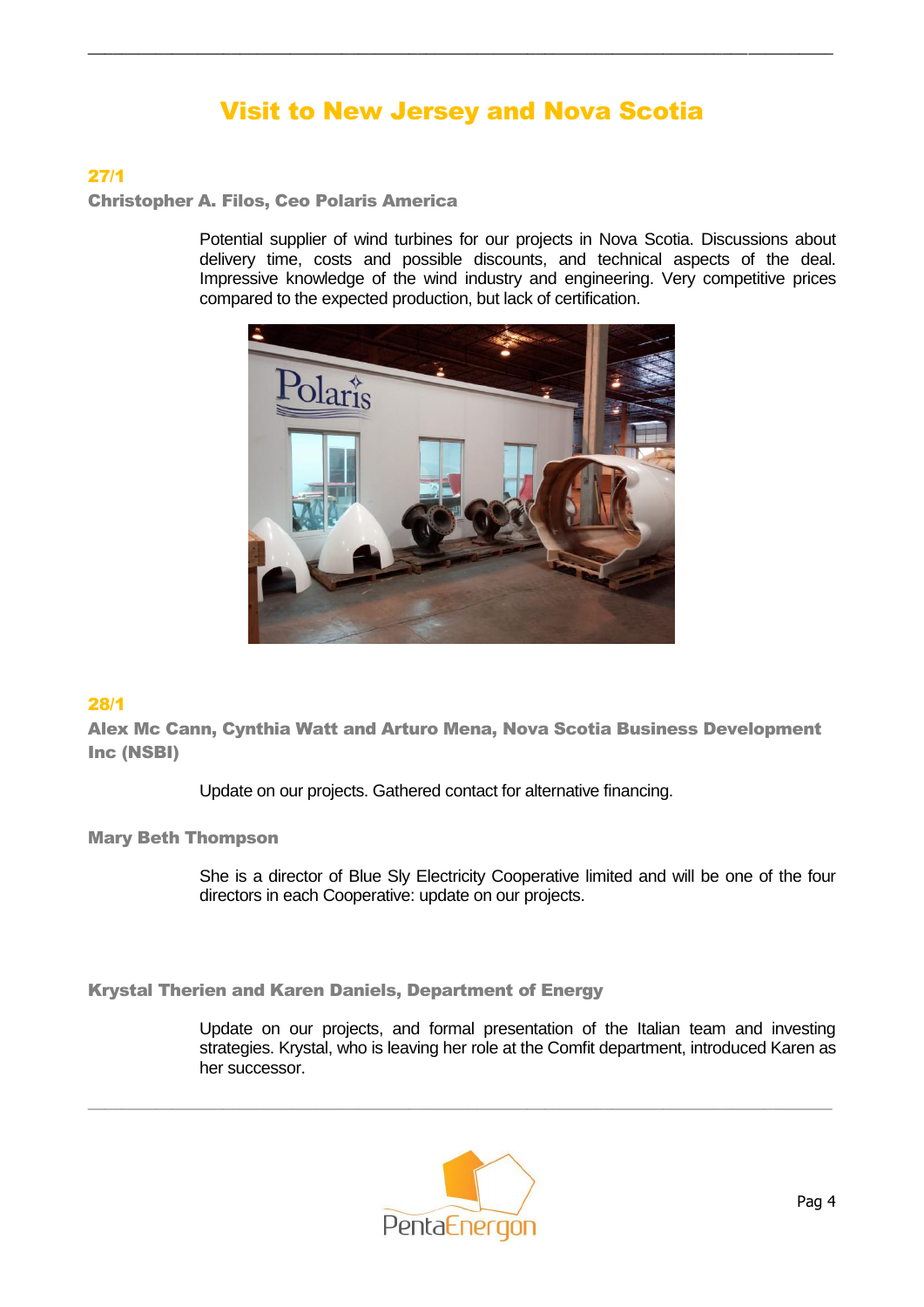Andrew Younger, Minister of Energy, Nova Scotia and Joachim Stroink, Member of the Legislative Assembly

 $\_$  , and the set of the set of the set of the set of the set of the set of the set of the set of the set of the set of the set of the set of the set of the set of the set of the set of the set of the set of the set of th

The new elected Minister has in mind to change the rules re comfit programs in Nova Scotia. This being clearly related to political matters.

Potential impacts on our projects are as follows:

- 1) Need of more local approval/commitment
- 2) Possibly, but unlikely, reduction of the number of turbines approved per single site

Our strategies:

- 1) Speed up the submission for the first three sites
- 2) Lobby and pressure group through NSBI and other government entities
- 3) Create strong alliances with local companies (Endurance, Stark and Dexter)
- 4) Create strategic partnership with the Mi'kmaq First Nation Community

Dave Barrett, Lawyer

Incorporation process of Aeolus Nova Scotia limited

#### 29/1

Marc Paris, senior client relationship manager, Scotia Bank

Formal presentation of the final figures for the first project and timeline and terms definition for the financing, which will be sent to the back office in order to evaluate them and provide a termsheet in 2/3 weeks.

Craig Whitman, Sales and operations manager, Endurance

Potential supplier for wind turbines for our projects in Nova Scotia. Very skilled technical person. Discussion about the delivery time, costs and possible discounts, technical aspects of the deal. First look at the E-3120 monitoring system, a real time control panel for the turbines.

## 30/1

Noel Ryan, District Vice President, TD bank

First unsuccessful meeting re financing alternative to Scotia Bank



 $\_$  , and the set of the set of the set of the set of the set of the set of the set of the set of the set of the set of the set of the set of the set of the set of the set of the set of the set of the set of the set of th